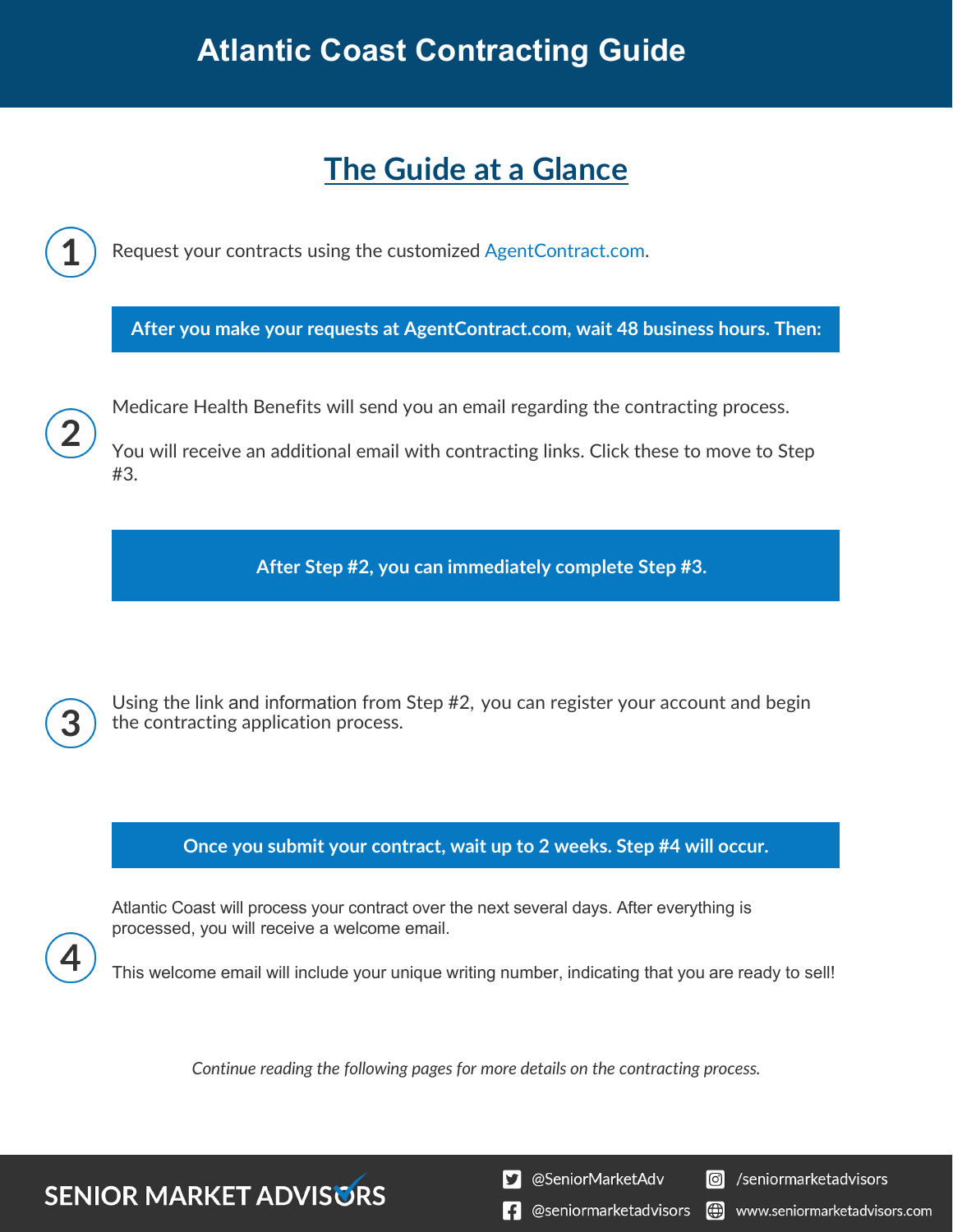**After you request to contract through AC.com, you will receive an email from the Senior Market Advisors Contracting Team with further information on contracting.**

#### **Email Example**

From: "AgentContract.com Contracting" [contracting@seniormarketadvisors.com](mailto:contracting@seniormarketadvisors.com)

Hello Agent!

We are reaching out to you in regards to your request to contract with Atlantic Coast.

You will receive a unique e-contracting link from contracting@seniormarketadvisors.com within 24-48 hours. Once the link is completed, you will receive a welcome email within 5-7 business days.

If you have any questions or concerns, please email contracting@seniormarketadvisors.com.

Thank you for contracting with Senior Market Advisors.

-Senior Market Advisors Contracting Team

You will also begin receiving contracting links specific to you for the carriers that you requested within 24-48 hrs. These links will be coming from a wide variety of email addresses, so please keep an eye out on your email.

### **Email Example From: contracting@medicarehealthbenefits.com**

Dear Agent,

Thank you for your interest in : Atlantic Coast Life Insurance Company

Please complete your contract(s) using our Agent Xcelerator® e-Contracting platform using this link:

https://agency.agentxcelerator.com/RegisterExt/CustomSTSLogin?<br>REQUESTID=OTFjYTgoZGEtM2QwMy00YjUxLTlmMDctZWRkZDAwZjFkMDg3L09uYm9hcmRpbmc=

After you register/sign in, turn off Pop-up Blocker then select each Carrier on the My Pending Activities dashboard located under the Producer Contracting menu.

If you need help or if you have questions please contact me or call Agent Support at 844-550-1200.

Thank you for your interest,

SENIOR MARKET ADVISORS LLC

**Note: The contracting link is unique to you and will be different than the link in the above example.**

## **SENIOR MARKET ADVISURS**

S @SeniorMarketAdv

C /seniormarketadvisors

 $\mathbf{F}$  @seniormarketadvisors  $\bigoplus$  www.seniormarketadvisors.com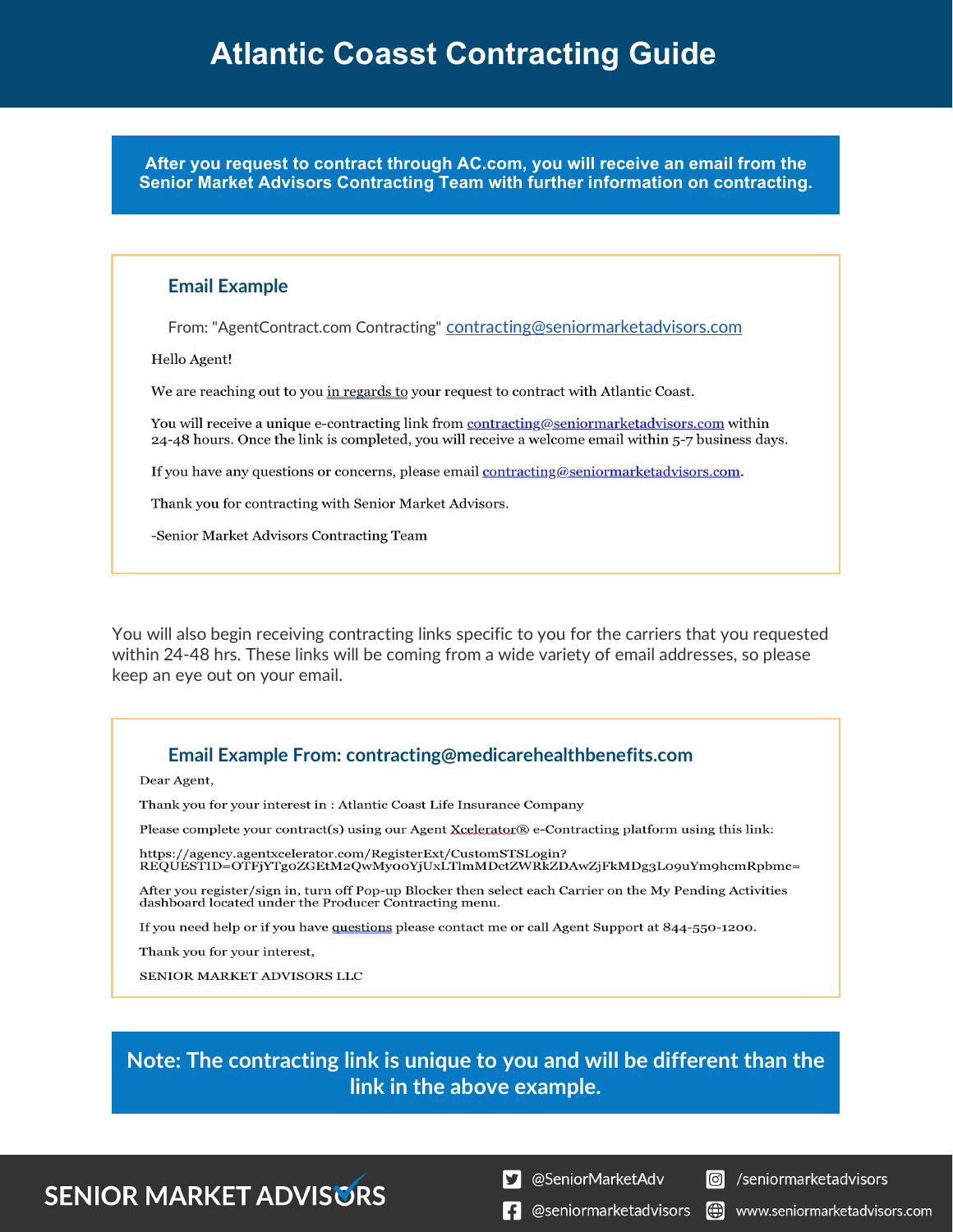## **Atlantic Coast Contracting Guide**

- 1. Click on the contracting link provided in your contracting email.
	- a. If this is your first time using AgentXcelerator, complete the registration portion.
	- b. If you have previously used AgentXcelerator, login with your credentials.

| Agent <i>Xcelerator</i>                                                                                |                                                                                                                                     |  |  |  |  |  |  |  |
|--------------------------------------------------------------------------------------------------------|-------------------------------------------------------------------------------------------------------------------------------------|--|--|--|--|--|--|--|
| All fields Required<br><b>Register</b>                                                                 |                                                                                                                                     |  |  |  |  |  |  |  |
| Email ID                                                                                               | Login                                                                                                                               |  |  |  |  |  |  |  |
| SSN                                                                                                    | <b>NPN</b><br>Enter your NPN                                                                                                        |  |  |  |  |  |  |  |
| Last Name                                                                                              | Password<br>Enter your Password                                                                                                     |  |  |  |  |  |  |  |
| <b>First Name</b><br><b>NPN</b>                                                                        | □ Remember NPN                                                                                                                      |  |  |  |  |  |  |  |
| <b>NPN Lookup</b><br>Use this link to download your NPN<br>number from NIPR website<br><b>REGISTER</b> | <b>LOGIN</b><br>Forgot NPN ? Click Here<br>Forgot Password ? Click Here<br>Any other login issues email Support@AgentXcelerator.com |  |  |  |  |  |  |  |

2. Once logged in, select Atlantic Coast Life Insurance from the My Pending Activities dashboard.

| My Pending Activities                                   |                      |                             |                         |                          |                               |                         |                                       |                         |  |  |
|---------------------------------------------------------|----------------------|-----------------------------|-------------------------|--------------------------|-------------------------------|-------------------------|---------------------------------------|-------------------------|--|--|
| $\bullet$ $\blacksquare$<br>View Select<br>$\checkmark$ |                      |                             |                         |                          |                               |                         |                                       |                         |  |  |
| <b>Carrier Name</b>                                     | Agent or Agency Name | <b>Principal Agent Name</b> | <b>Invitation Level</b> | <b>Invitation Status</b> | <b>Invitation Status Date</b> | <b>Invite Sent Date</b> | Marketer or Recruiter<br>Name         | <b>Immediate Upline</b> |  |  |
| Atlantic Coast Life Insur Woodward, Carla               |                      |                             | MGA*                    | <b>Not Started</b>       |                               | 08/04/2021              | SENIOR MARKET ADVI SENIOR MARKET ADVI |                         |  |  |

3. Select Get Started in the bottom right hand corner.

S @SeniorMarketAdv

Seniormarketadvisors

 $\bigoplus$ 

www.seniormarketadvisors.com

 $\left| \cdot \right|$  @seniormarketadvisors